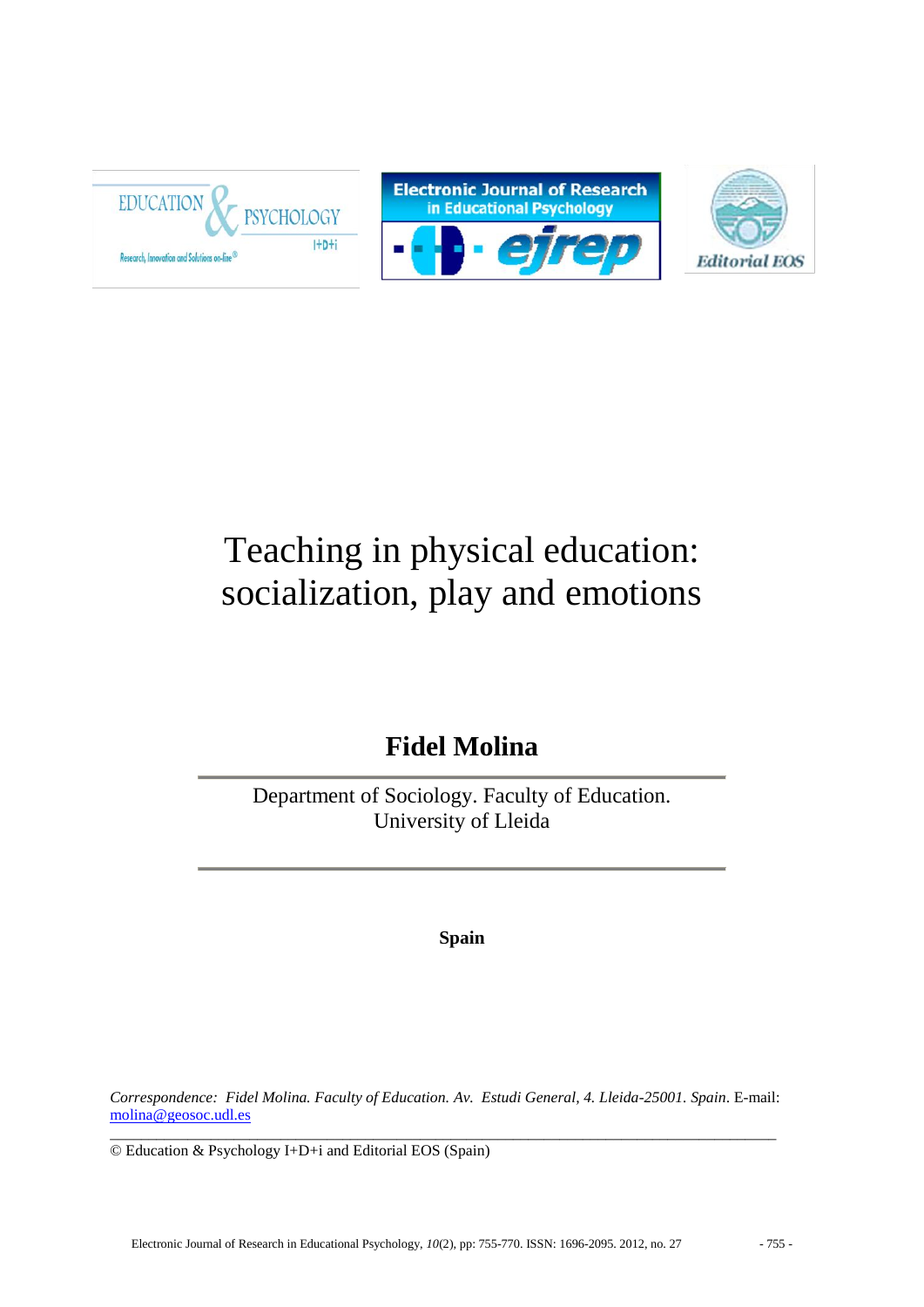## **Abstract**

**Introduction.** Emotions have not been regarded as very relevant in educational processes, despite early sociologists underlining the importance of feelings in education. The focus of this research is on the teaching of Physical Education at the Primary School level in Spain.

**Method.** We reflect on the importance of emotions in education from the sociological perspective and present a case study which examines the development of Physical Education through play in centres of primary education. In doing this, we have combined the use of participant observation and sociograms within an ethnographic framework.

**Results.**Through our research, we demonstrate how, by working on emotions in the teaching of Physical Education, we can make a positive contribution to socialisation.

**Conclusion.**This is possible because it is easier to develop positive emotions - and more effectively channel and constrain negative emotions - when we handle situations of cooperation and competition within a privileged socializing framework such as play.

**Keywords:** Education, Socialization, Emotions, Conflict Resolution.

*Received: 02/20/124 Initial acceptance: 04/23/12 Final acceptance: 07/04/12*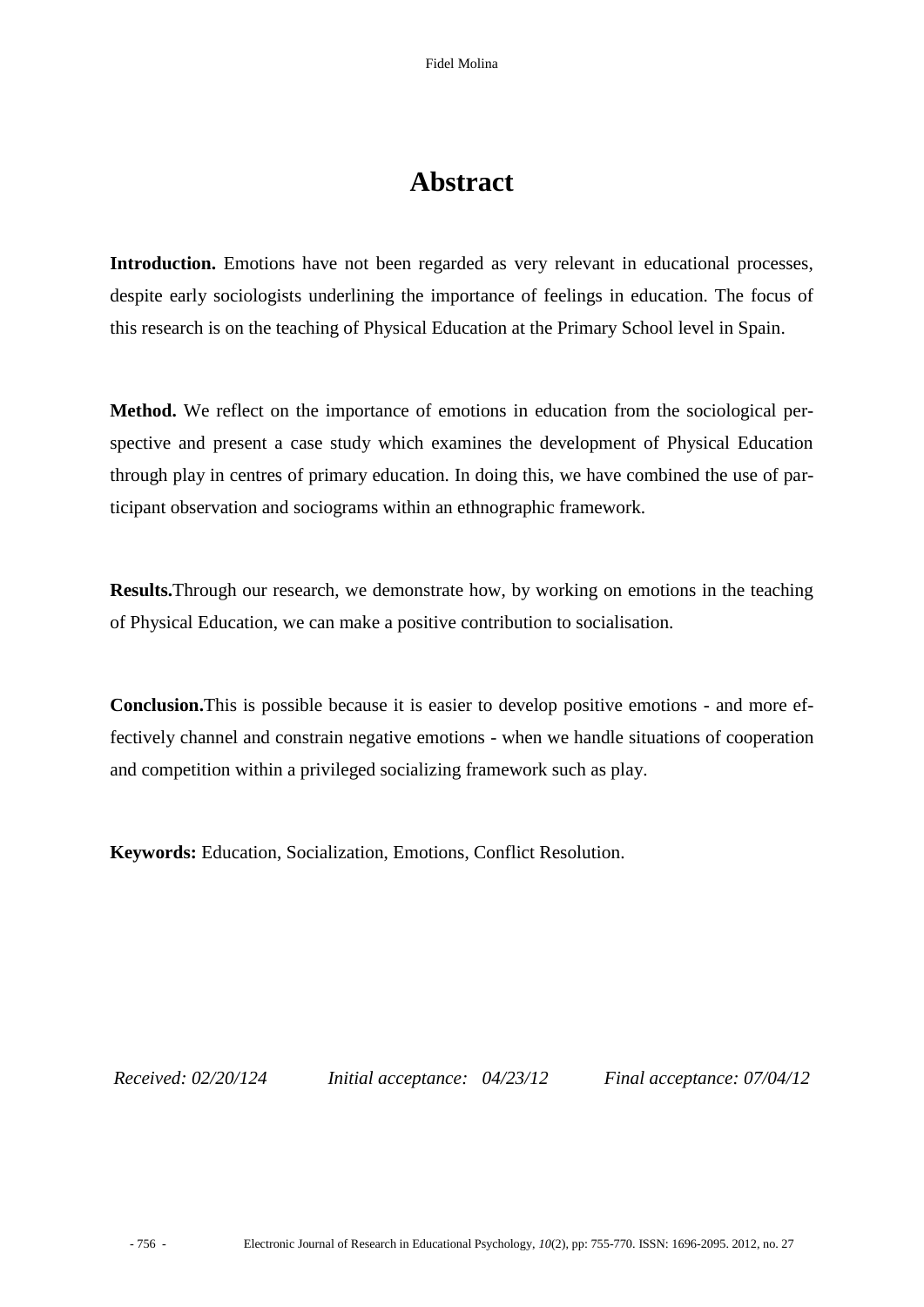# **La enseñanza en la Educación Física: la socialización, el juego y las emociones**

### **Resumen**

**Introducción.** Las emociones no han sido consideradas como muy relevantes en los procesos educativos, a pesar de que los primeros sociólogos subrayan la importancia de los sentimientos en la educación. El objetivo de esta investigación radica en la enseñanza de la educación física en la escuela primaria en España.

**Método.** Destacamos la importancia de las emociones en la educación desde la perspectiva sociológica y presentamos un estudio de caso en el que se examina el desarrollo de la Educación Física a través del juego en centros de educación primaria. En este sentido, hemos combinado la observación participante y los sociogramas dentro de un marco etnográfico.

**Resultados.**A través de nuestra investigación, demostramos como, mediante el trabajo sobre las emociones en la enseñanza de la Educación Física, podemos contribuir a una socialización positiva.

**Conclusión.** Ello es posible porque es más fácil desarrollar las emociones positivas –y canalizar y limitar las emociones negativas- cuando manejamos situaciones de cooperación y de competencia dentro de un marco privilegiado de socialización como es el juego.

**Palabras Clave:** Educación, Socialización, Emociones, Resolución de Conflictos.

*Recibido: 20/02/12 Aceptación inicial: 23/04/12 Aceptación final: 04/07/12*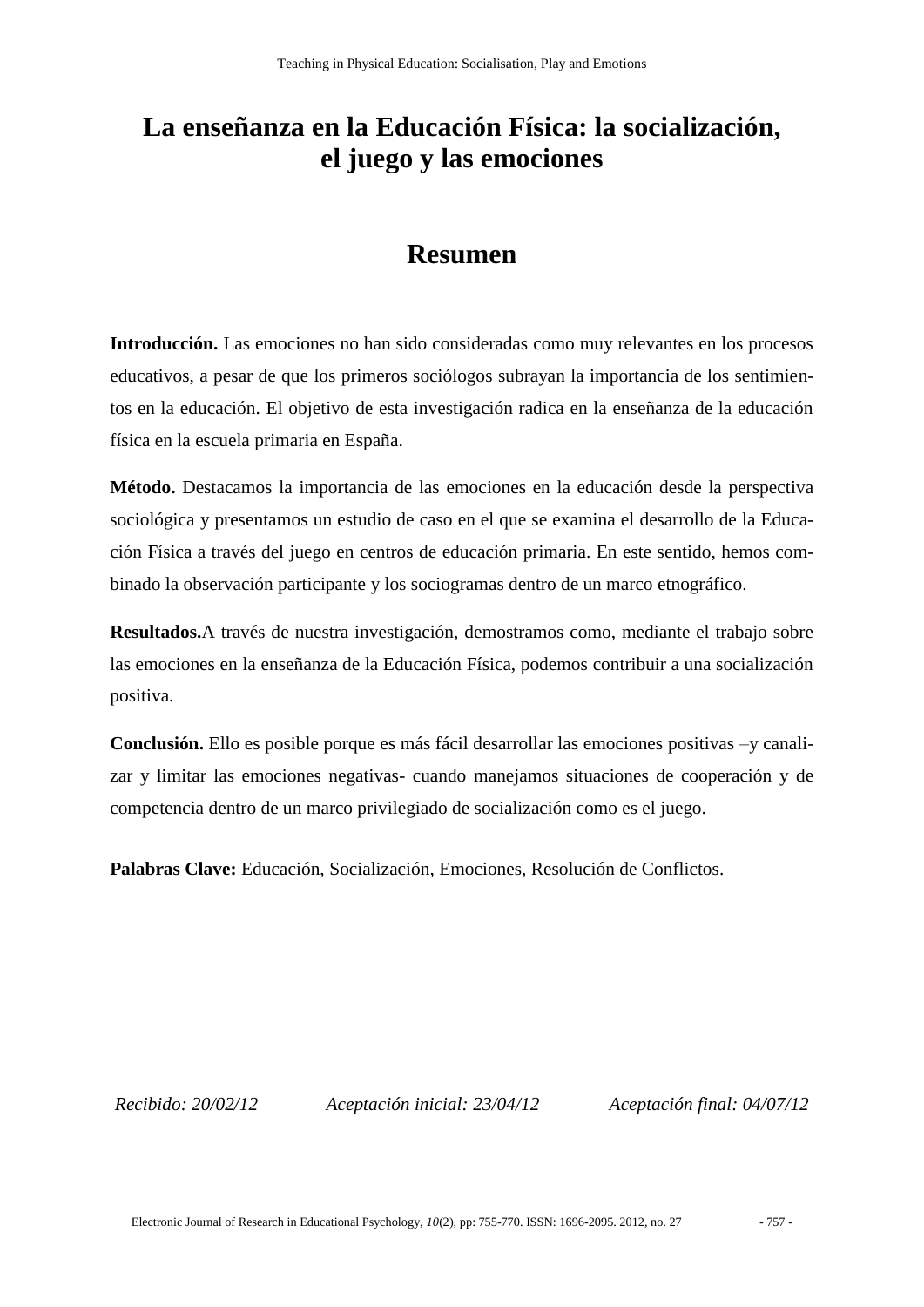### **Introduction**

Through micro-sociological analysis, the sociology of knowledge is concerned with the way in which social actors interpret their own actions in everyday activities. In such activities, these actors are active agents and construct the reality into which they have been inserted (Berger & Luckmann, 1978). As well as the social factors that exist outside schools, the interaction of the actors within the school system is also considered a fundamental element within this process. Through this interaction, the different social actors participate in the construction, selection and management of the knowledge that can then be exchanged within the school. Here lies a fundamental difference with respect to the "old" sociology of education because the role of the teacher in educational change now acquires a fundamental relevance and teachers become researchers rather than being regarded as merely the transmitters of received knowledge (Moll, Amanti, Neff & González, 1992). Although this idea mainly focuses on aspects relating to "knowledge", we believe that it also opens up new possibilities for integrating elements that are closely related to emotional education and indeed gives greater importance to the study of emotions as an objective within both Physical Education and Sociology.

Our research was based on a case study about how games are played in Primary Education and how they can be relevant and play an important role in bringing out emotions in a more evident way. In our research, we demonstrate how it is possible to make positive contributions to socialisation by working on the emotions in Physical Education. This is so because positive emotions are more easily developed - and negative emotions more effectively channelled and/or constrained - when we are able to work within a privileged socialising framework (such as play and physical education).

### *Physical (and emotional) Education in the roots of Sociology*

*Physical* Education is also an object of sociological study as it is a social reality and, moreover, one that attempts to understand and interpret the *social process* which is Education<sup>1</sup>. The concept of *moral education* basically corresponds to what Saint-Simon understood to constitute "Education". The educational system has the function of creating the consensus

 $\overline{a}$ 

<sup>&</sup>lt;sup>1</sup> It can be an ideological conception of an orthodox model of physical education that is a particular product of "state reasoning" (Domingos, 2010).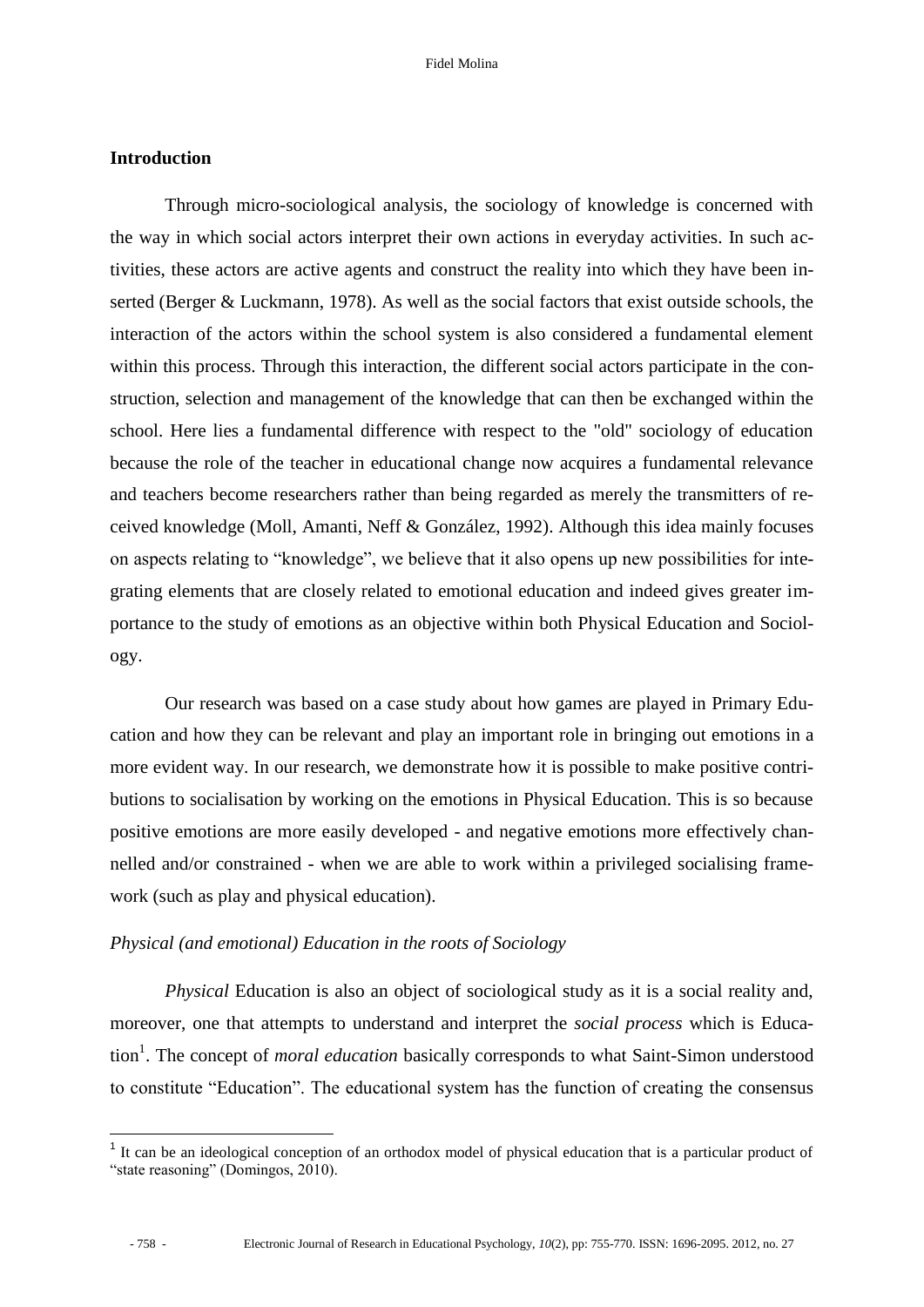required to maintain social order. According to Lerena (1985: 89-90 y 92), with Saint-Simon positive sociology appears as *a sociology both of and for education*, within a political project that advocates a system of total education. This educational system should organise homogeneity and diversity and work to legitimate and consecrate these values through a meritocratic system. In this sense, Comte's idea of "education" is inseparably subordinated to the idea of "society". According to Comte, the concepts of the "individual" and "society" may come into contradiction and he sees the former as an abstract product of "education". According to this vision, "education" is a passive process of social adaption and one that subordinates personality (that which is individual) to sociability (society). Education is a central element within this Comtian sociologism as it is an intellectual and emotion-related practice. Saint-Simon and Comte coincide in the belief that education is not only about instruction but also involves feelings and habits. By this logic, it is possible to identify two different types of education: one which is spontaneous and another which is systematic. "Spontaneous education" takes place during the first years of life and within the family, where the mother plays a determining role as a clearly emotional element. In contrast, the educational system also plays a fundamental role in the process of acquiring habits and is essential for maintaining the principles that govern social relations.

According to Durkheim, education is crucial to the process of internalising values and norms, as it plays an important role in solving social problems. However, Durkheim also holds that education synthetically reproduces society and that, as such, it is incapable of totally remedying social problems. For Durkheim, education does not change society; it only reproduces it and is therefore not a factor for change. In stark contrast, functionalists have portrayed education as a factor for change. It therefore seems clear that we move amongst parameters of permanence and change, reproduction and liberation. Whatever the case - and in line with Durkheimian thinking - the role of education in all of this is accessory, although still important. In the training of individuals, the internalisation of common principles makes social cohesion fundamental. According to this viewpoint, education responds to the social needs of a given historical period and human nature is a concept that is arbitrarily constructed to meet the needs and ideals of the members of each specific society. As such, education is used by each society to create its members socially and in accordance with its and their own particular needs. It is the adult generations who impose educative action on the younger generations so that they fit into the workings of society. Even so, Durkheim is conscious of the contradictions of educative practice within the tension between socialisation and individuali-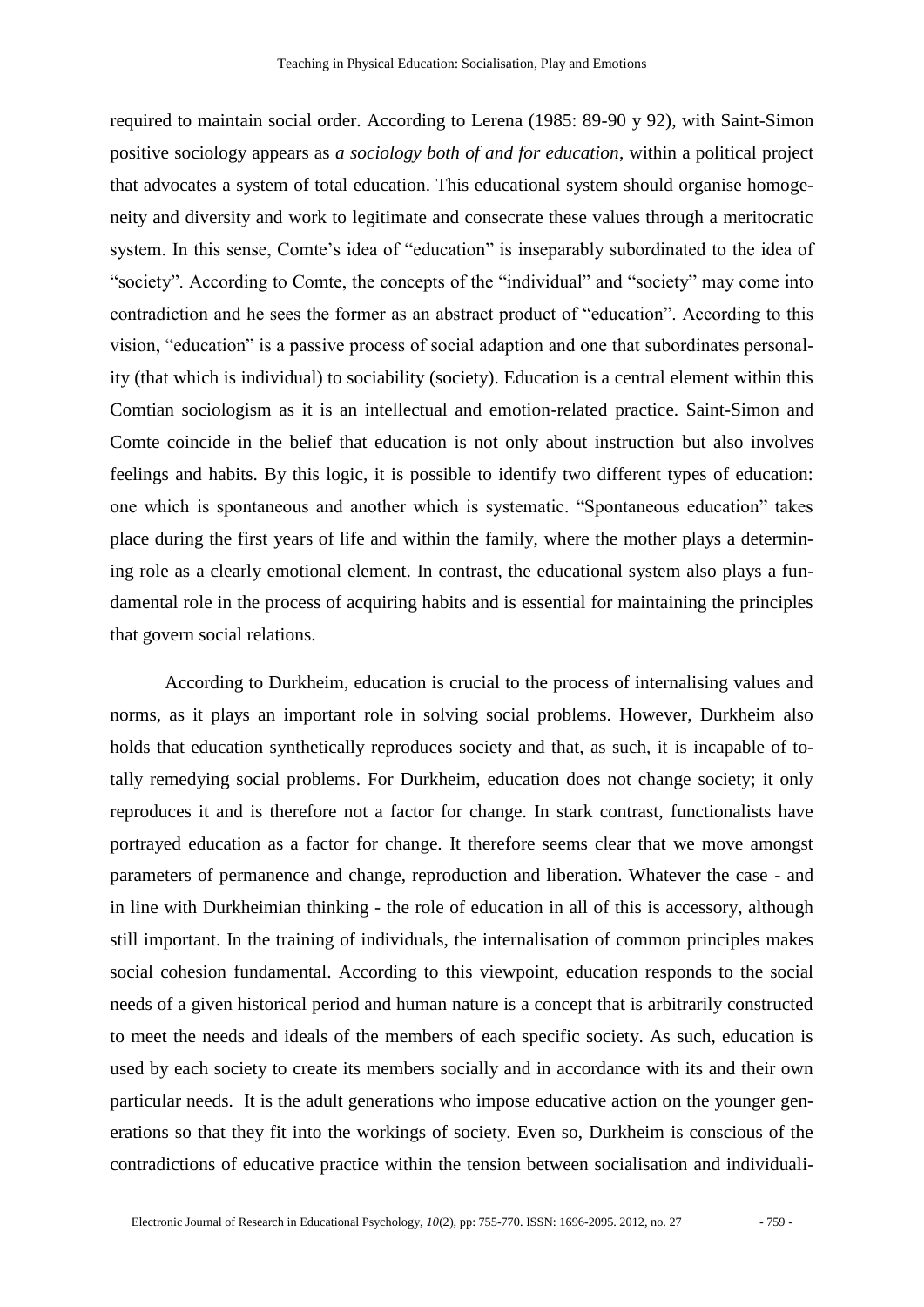sation. In the field of emotional education, the contradictions and complementarities between socialisation and individualisation become clearly evident, but a good case study is required to exhibit this tension and the associated dynamic equilibrium.

However, the scheme adopted by Margaret Mead (1971) calls into question the Durkheimian allegation that educative action is imposed on younger generations by adult generations. She points to societies with what are referred to as "prefigurative cultures" in which it is young people who tend to impose this type of action on the adult generations. This is particularly significant within the emotional fabric of society and - above all - in the expression of emotions: this is explained by generational questions, related to vital cycles and also – and particularly within our own context - to evidently historical, sociological and cultural circumstances. We have learnt to express (or hide) our feelings and emotions in different ways and also to take into consideration - amongst others - such questions as gender, chronological age, socio-professional ethos and status.

Along these lines, Weber does not understand society as an articulated whole –as Marx and Durkheim do-, but instead sees what is social as being constituted through social action. In other words, any human action with meaning and which is directed towards another person or group can be considered social and sociology is a discipline that studies the interpretative comprehension of social action (Guerrero, 1989: 21). It is because of this that that we can now speak of a Weberian sociological theory of schooling, which refers to its structure and functional system. Schooling domesticates and dominates, reproducing the social system and its social order. In this sense, the sociology of education is a continuation of Durkheim's sociology of power and domination, with emotions appearing and being expressed in a channelled way, in line with social conformity.

In the 1970s and 1980s, what has been called the "new sociology of education" proposed a new position that was opposed to functionalism and its macro sociology. This new position saw functionalism as being too determinist in its analysis of social action (and of the human being) and with its perception of the educational system as only an agent for transmitting values and selecting pupils. In contrast, the "new sociologists" highlighted the notion of man as a determined and decisive being. Along these lines, we should also mention the North American interactionist current which emphasises the interactive and intersubjective nature of social life.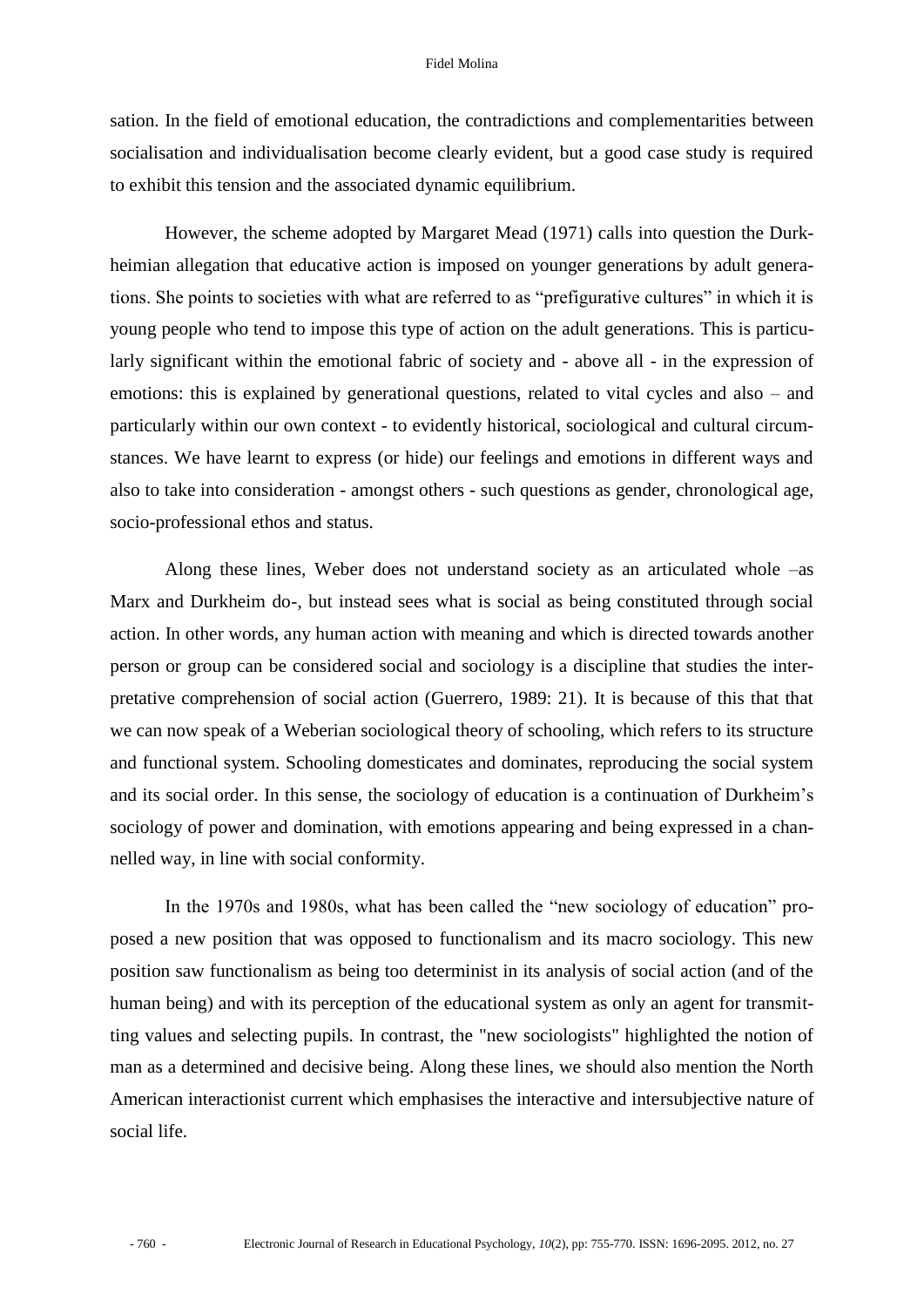Later, from the 1980s onwards, *Cultural Studies* began to experience a certain revitalisation*.* There was very detailed research into the cultural diversity that is present in any modern society, in all of its different social contexts. This provided an alternative to the discourse of cultural uniformity and the homogenisation of the culture of the masses. This cultural diversity was investigated through the processes of cultural creation that give individuals and social groups received messages that are in line with their own cultural codes. This is a basic situation that needs to be understood in order to then understand the current tenets of the Sociology of Intercultural Education and also those of a Sociology of Emotional Education framed within a context of recognised (individual and group) diversity. It could be one of the characteristics of excellent teaching for the diverse student population (Hope King & Watson, 2010).

### **Theory into Practice: the case study of socialisation and emotions in the teaching of Physical Education**

Within the interconnectivity between Physical Education, Sociology and Emotions, we glimpse the possibility of integrating a section of the Sociology of Emotional Education, even to protect child athletes in elite Sport, for instance (Weber, 2009). This is closely linked to cultural aspects and close to the ever-better consolidated Intercultural Education, within the now classical field of the Sociology of Education. We look at things in this way because the world of human emotions is sociological and has much to do with socialisation (education); we cannot therefore ignore this in the midst of hyper-rationalist and irrationalist approaches. Reason and "heart" (emotions or feelings) should not be completely separated or seen as opposites, nor should they be considered in isolation.

Socialisation processes are defined by the tension between normative and cultural *interiorisation* and critical *distancing* (Dubet and Martuccelli, 1996, pág. 511), or – to put this in another way – between the influence of social institutions on individuals and the modification of the former by the latter. Socialisation analysis is the study of the processes through which social structures influence individual conduct and transformation society, regardless of whether or not these are the result of the deliberate action of individuals; it therefore has different interpretations according to different sociological paradigms. According to Durkheim, socialisation perpetuates and reinforces the need for cultural homogeneity amongst the members of a given society. Simmel, in contrast, defines society as a complex of socialised individuals who exhibit social conformity but also as the sum of the different ways of interrelat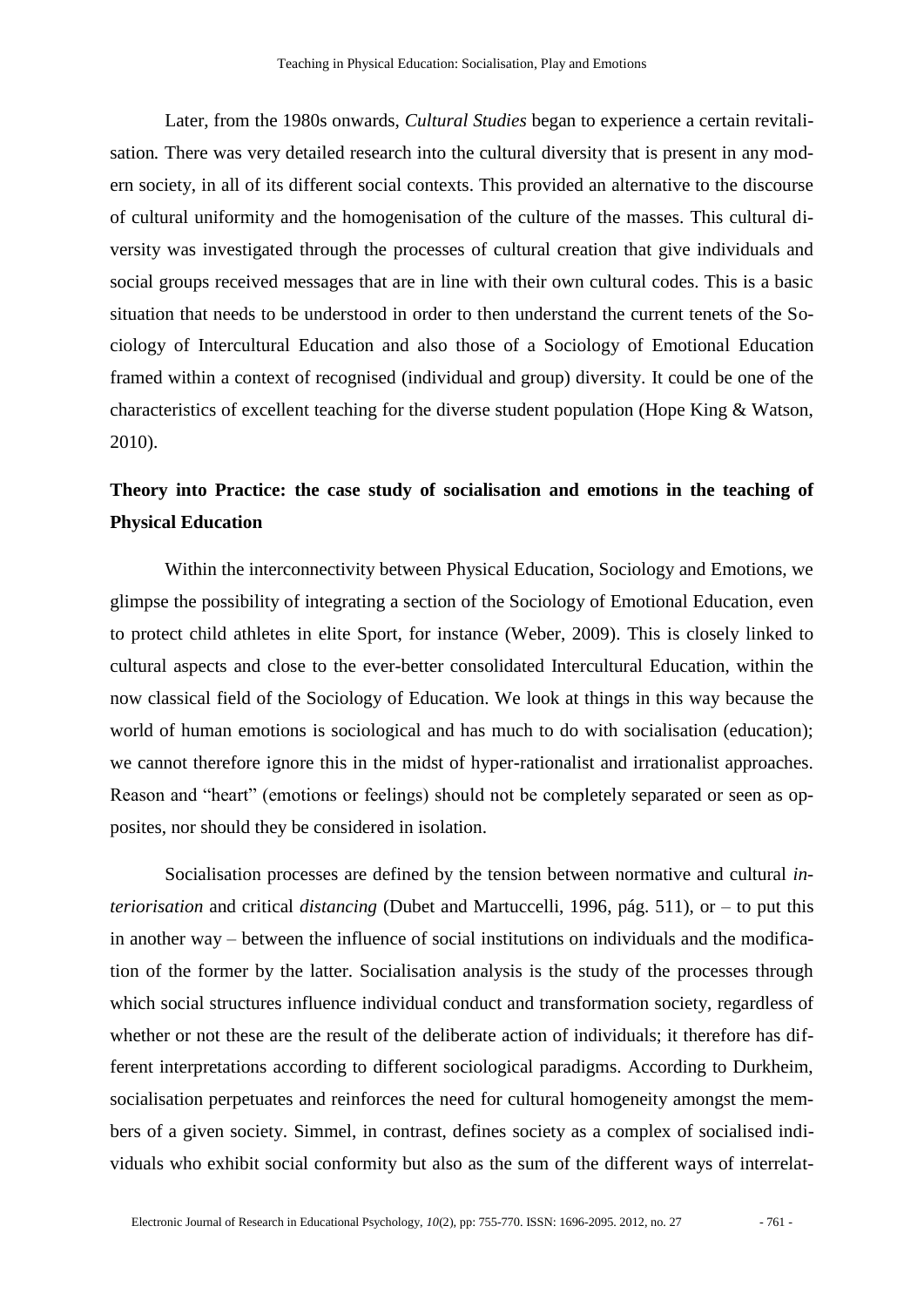ing through which society emerges; in other words, we are the *products* of society but also *members* of society. Other sociologists, including Marx, Weber and G. H. Mead, defend the notion that the individual human being is a result of specific historical circumstances that, at the same time, and as a result of human action, modify social institutions. When we consider the subject of the emotions, it is also necessary to refer to the contributions of Freud and his psychoanalysis. This upholds that culture implies coercion and that - as a result - the goal of education is to teach individuals how to control their impulses.

Bernstein, on the other hand, defines socialisation as a more or less arbitrary mechanism whose job is to transform what is cultural (what has been socially constructed) into something natural. Other authors, harking back to the idea of a tension between cultural and normative interiorisation and critical distancing, have collected together the different theories of socialisation and divided them into two large blocks that follow these two basic postulates: a) the first, which is the closer to modernity, affirms the reversibility of the subjectivity of the actors and the objectivity of the system, stressing that socialisation is defined as normative and cultural interiorisation; b) in contrast, the second, which is closer to the tenets of postmodernism, appears to be more sensitive to cultural and social heterogeneity, favouring the notion of the distancing of individual activity and the separation of the actor from the system (Dubet and Martuccelli, 1996: 511 and following pages) We therefore find ourselves in situations that involve both the individual and society. In this sense, within processes of socialisation, we can distinguish both the individual and social possibilities of the emotions: they lie between what is biological and cultural and between what is innate and learned. The sociological prism becomes even more evident when we refer to the expression of emotions.

Framed by the previously mentioned theories and models, the case study presented and discussed in this research will throw light on the types of strategies and methods that are currently used within the Spanish school system in order to promote emotional education. The case-study technique is indeed useful in this respect. It implies the collection of data in order to study a given phenomenon within a real life context using multiple sources of information and it always refers to a real situation, which is analysed within its own context (Stake, 1994 and 1995). However, it does not constitute a mere sample: instead, it offers a way of enriching existing theory and making new generalisations or "analytical generalisations"; in the words of Yin (1984), "thereby enabling us to do some justice to the wealth and complexity of social situations" (Collerette, 2001: 102). Amongst the different types of case study that are possible, the one on which this article is based could be classified as 'multiple' and 'instrumental',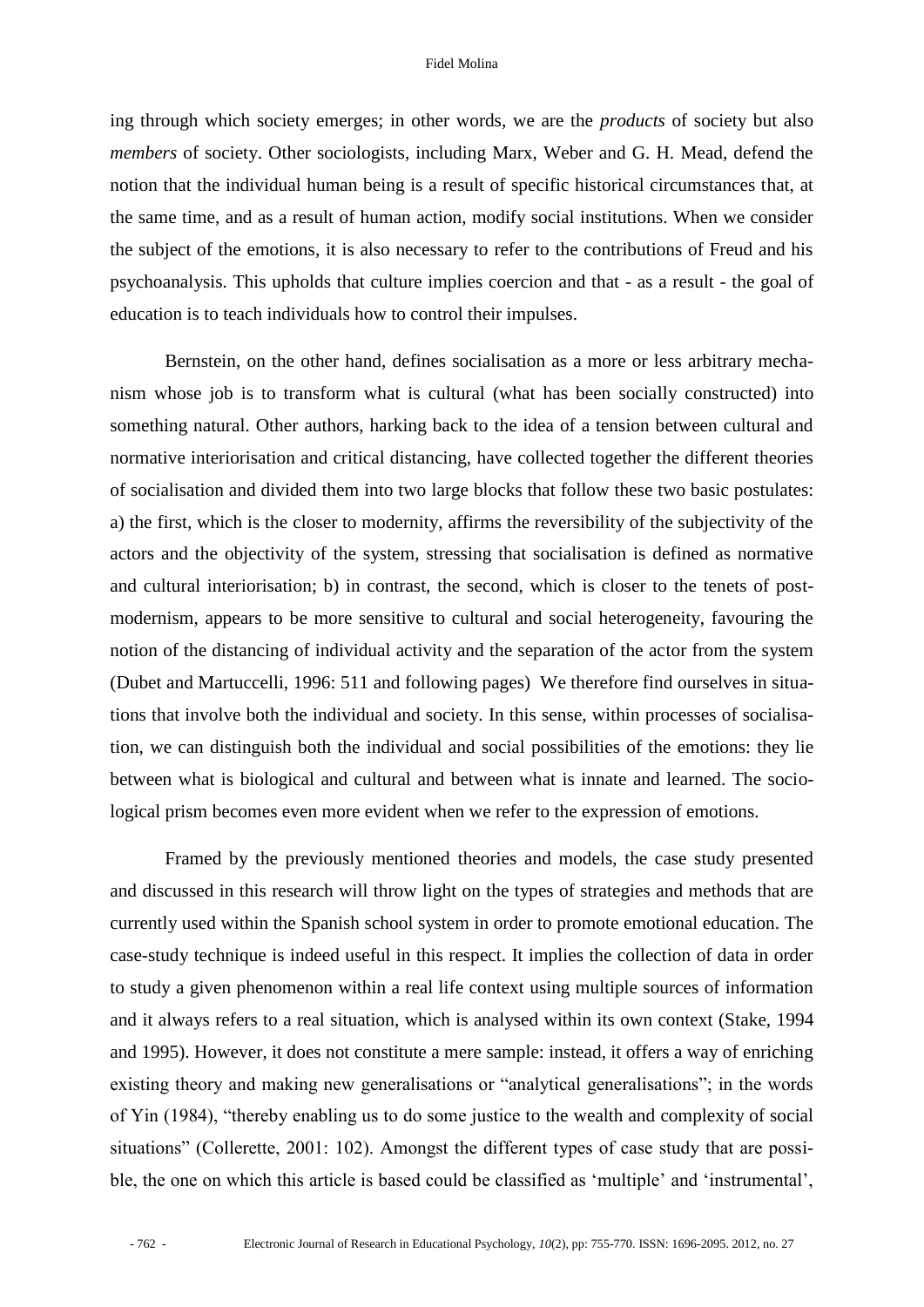as it provides a typical situation in which to verify elements of socialisation within the framework of sociological theory and Physical Education (Molina, 2002 and 2007). Through the 'multiple, instrumental case study' it is possible to identify the factors that contribute to the success of teaching Physical Education (in relation to emotions, Lavega et al. 2011).

The focus of this study (and the associated fieldwork) is the teaching of Physical Education at the Primary School level in Spain (and more specifically, in two schools in Catalonia).

In our research, we reflect on the importance of the emotions in education viewed from the sociological perspective and, more concretely, through a case study relating to the development of Physical Education through play in centres imparting primary education. We combine participant observation and use of the sociogram within an ethnographic framework. We value individual idiosyncrasy, but also emphasise the importance of the group and of the culture in which socialisation takes place. In our research we show how, by working on the emotions in Physical Education, we contribute positive elements to socialisation. This is because positive emotions are more easily developed and negative emotions are more easily channelled and constrained when we consider situations of cooperation and competition within a privileged socialising framework, such as that of play.

According to Durkheim, *homo sociologicus* is passive because he is a product of the different social causes that would cause a certain type of behaviour. This implies a certain type of sociological determinism: *sociologism,* which tries to explain all human phenomena in group terms. However, this Durkheimian line is opposed to other extra-social or evolutionist determinisms, because for Durkheim, it is social fact that allows us to explain what happens socially. Within this framework, education is a social and sociological fact, but emotions also end up becoming the object of sociological study, between the biological, educational and sociological coordinates. Although social research should be principally based on empirical analysis, in a positivist line in which what matters are observable facts (and for Durkheim, social facts must be treated as *things*), evidencing the characteristics of objectivity and regularity will permit their scientific study. This can also be applied to a qualitative methodology, such as participative observation, – with ethnography as an example - which has proved indispensable in our research. We combined participant observation with the use of informants, adopting an ethnographic framework and applying an empirical analysis of the observable facts: the emotions expressed through play.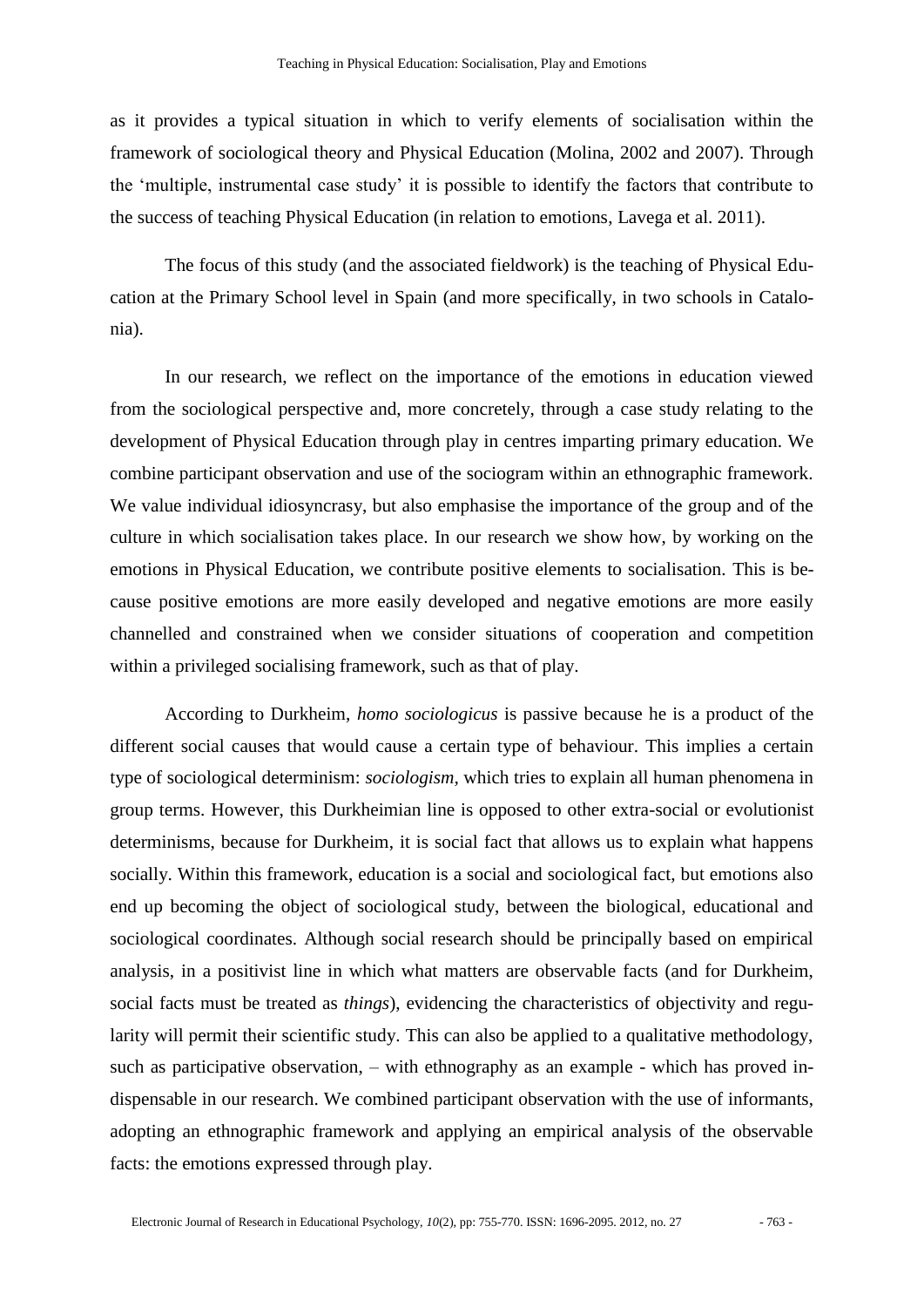The study was carried out with students aged between 9 and 10 years old (studying the  $3<sup>rd</sup>$  course of primary education)<sup>2</sup> whose behaviour was observed in physical education classes and also in classes of other subjects taught in the classroom. The basic objective was to observe the emotions exhibited by the students in each situation and to compare the resulting differences (Koekoek, J., Knoppers, A. & Stegeman, H.,  $2009)^3$ . The initial hypothesis was a double one: on one hand, that students exteriorise more emotions in physical education classes than in their normal classes and, on the other, that positive emotions are the ones most repeated in physical education sessions.

We registered our observations using the table presented in the annex<sup>4</sup>, in which a differentiation was made between positive and negative emotions and the types of behaviour associated with each type of emotion are registered. We also recorded the intensity of the emotions demonstrated, which were scored from 0 (absence of emotion) to 3 (high intensity emotion).

Amongst the results obtained, we should highlight the fact that 82% of the emotions expressed were observed in the physical education sessions, while only 18% were observed in the classroom sessions. Similarly, of the emotions expressed in the physical education sessions, 66.5% were positive and 33.5% negative or ambiguous.

The results relating to this last consideration were compared with those from a similarly organised study<sup>5</sup> that had explored cooperative situations and included a sociometric analysis of a group of students who were also studying the  $3<sup>rd</sup>$  year of primary education (9 to 10 years old). In the study, the emotions observed in cooperative situations also varied, but they followed a series of main trends associated with greater happiness and welfare, humour and friendship, with the latter being specifically associated with trust in colleagues and developing a clear empathy. Even so, even in situations of cooperation, negative emotions were generated in association with competitiveness, with the most significant of these being anger and sadness (and, from time to time, a certain degree of anxiety). Within this context, the con-

 $\overline{a}$ 

 $2$  The field work and the analysis deriving from it were carried out by G. Trabal, with whose help the results were discussed within the framework of the *Practicum* of Teacher Training Degree focusing on Physical Education, 2009).

 $3$  Exploring how children express their experiences, thoughts, and feelings is generally important within Physical Education.

 $4$  The table was created and discussed the work group on Education, Sport and Emotions (Agulló, M.J.; Filella, G.; Lacasa, E.; Lagardera, F.; Lavega, P.; Mateu, M.; Molina, F.; Soldevila, A.) of INEF (National Institute of Physical Education) and the Faculty of Education of the University of Lleida (Spain).

<sup>&</sup>lt;sup>5</sup> In this case, the field work was carried out by J. Andueza, at a school in Lleida, within the framework of the *Practicum* of Teacher Training Degree focusing on Physical Education and a doctoral thesis (2009 and 2011).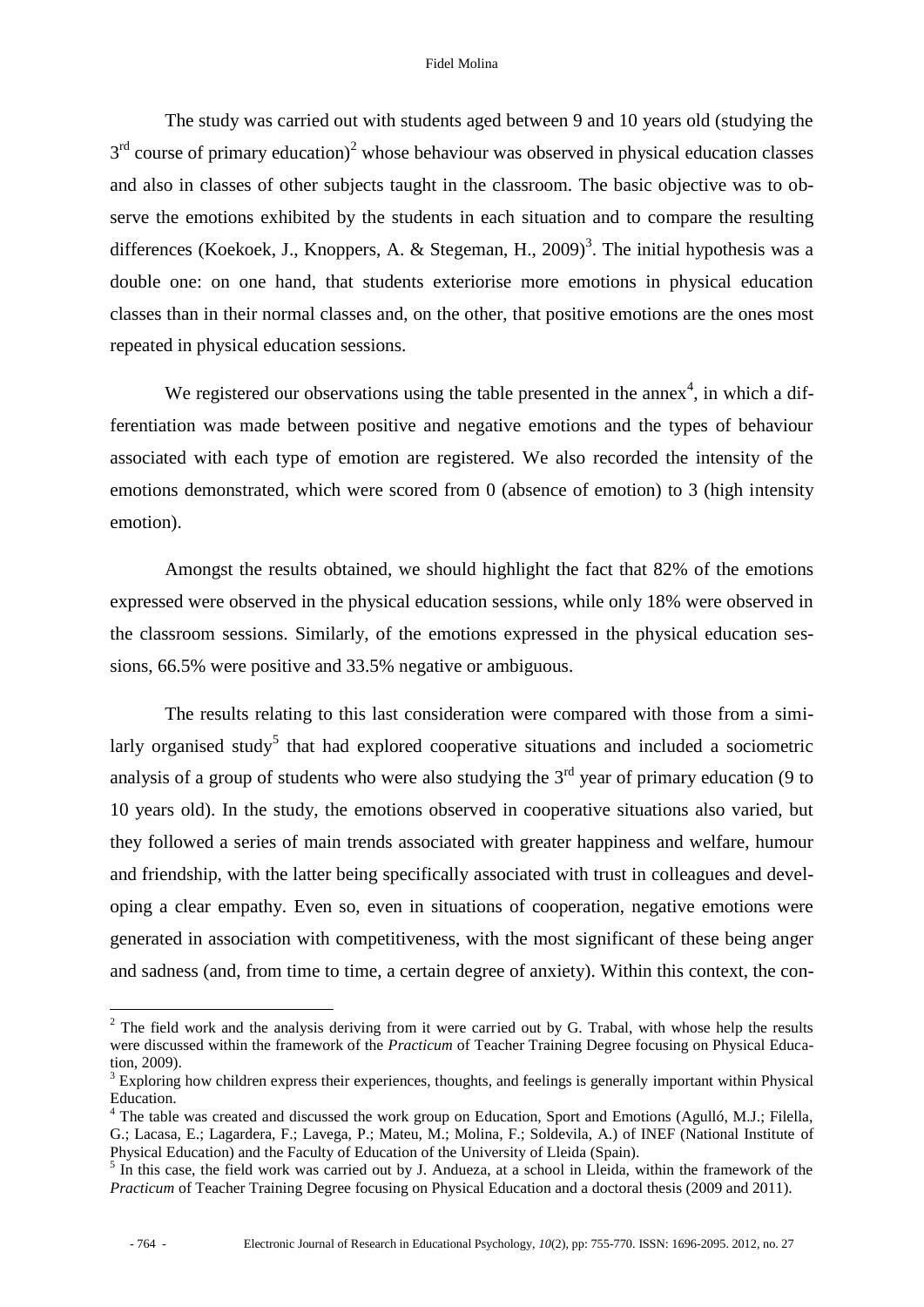cept of emotion has a certain relationship with sociometric status, above all in its more negative aspects, and particularly with respect to students who are not taken into consideration when it comes to participating in games (who can suffer silent discrimination) and who consequently show anger and frustration. In situations that were clearly ones of cooperation, 87.5% of the emotions observed were positive (above all relating to happiness and welfare) while 12.5% were negative (basically anger). In contrast, in situations of competition, only 20% of the emotions observed were positive (mainly happiness) while 80% were negative (mainly anger and sadness). Yoncalik (2010) states that students are mostly in seek of attention and they generally want to be first and best, which are described as the most common unwanted student behaviours described by the Physical Education teachers.

In fact, as Maturana  $(2001)$  points out, healthy competition does not exist<sup>6</sup> because within the human condition, competition tends to basically consist of opposing and negating other people:

*"Observe the emotions involved in sports competitions. In them, there is no healthy coexistence because the victory of one is born out of the defeat of the other, and the most serious thing is that, under the discourse that values competition as a social good, one does not see the emotion that constitutes the praxis of competing, and which is what constitutes the actions that deny the other" (Maturana, 2001, p. 6)*

### **Conclusions: the sociology of** *homo sentimentalis in Physical Education*

Physical Education is an invaluable vehicle for emotional education because, as we have already seen, it facilitates the expression of emotions and these tend to be mainly positive. *Homo ludens* tends to be more emotional than the normal *homo sapiens sapiens*. As a result, we should therefore subtly qualify Darwin's affirmation that the expression of emotions has an innate and universal base. Instead, we must consider that we rapidly develop cultural contributions on this base and that these are shaped by the type of socialisation carried out within each cultural group.

The *homo sentimentalis* (see Illouz, 2007) reminds us of the role of the emotions in the very institutionalisation of society and social action: this was clearly seen by sociologists like Weber (the role of emotions, such as anxiety, in economic action) and Marx (the concept of

 $\overline{a}$ 

<sup>&</sup>lt;sup>6</sup> The same author pointed out that competition is a cultural and human phenomenon and is not related to biological factors.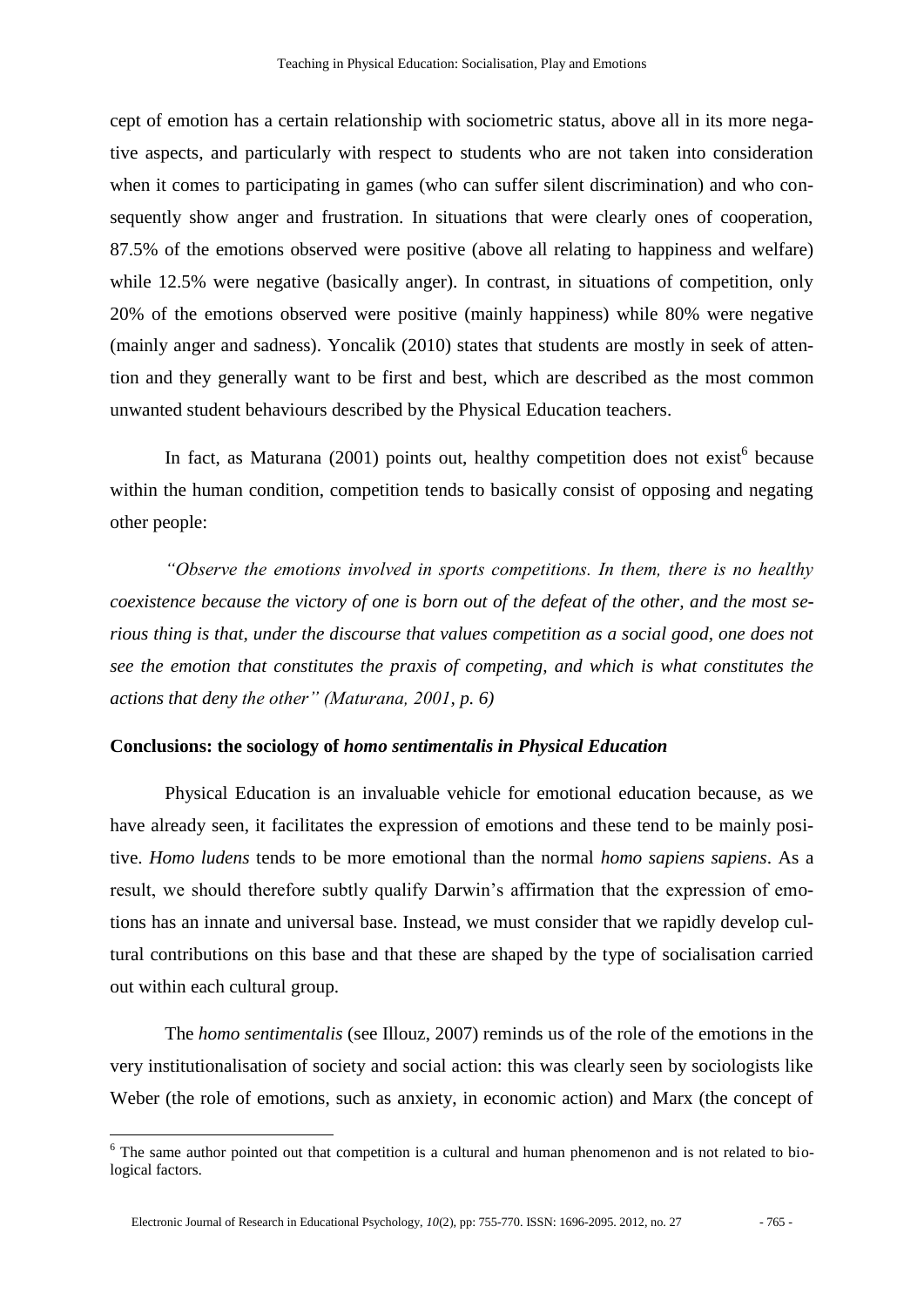alienation as a loss of reality in relation to matters connected with the object) and in Simmel's story about the metropolis, which includes an account of emotional life. In a certain way, when Durkheim understands solidarity as a series of emotions that link social actors to the central symbols of society, he is underlining the emotional base to socialisation, because symbolic classifications (cognitive entities) have this base. According to Illouz (2007), the emotions are social relations and cultural meanings that are inseparably fused together, and this fusion confers the capacity to impart energy for action. It is also possible to find emotional hierarchies, because some emotions (and their expression) are more valued than others in certain cultural settings… and here, education (socialisation) again plays a very important role. According to the same author, it has also been traditional to recognise a conventional division between an unemotional public sphere and a private sphere that is full of emotions.

Now, we encounter a change in the paradigm for interpreting the global and globalised world and this paradigm is cultural (Touraine, 2005). We essentially find ourselves in a new culture of emotivity (Illouz, 2007) in which the interior private "I" has a much more public representation, combining the aspiration to self-realisation with the affirmation of emotional distress.

In another sense, when we establish the methodological need to record the expression of emotions, we can - as Halbwachs (see Fleury, 2004) did - understand that this expression has much to do with representation and ritual or ritualised practices. In this sense, our research holds a double value (methodological and conceptual), helping us to overcome the classical dichotomy between rites and emotions or between expression and representation, within the ludic framework of playing and the ritual of play.

Furthermore, let us not forget that Physical Education is a form of practical intervention that influences the conduct of its participants in line with implicit or explicit educational norms (Parlebas, 2003). In this sense, physical education also has much to do with cooperative and competitive approaches, which also generate different feelings and emotions. We shall therefore need to evaluate, in educational terms, which values we are socialising and which emotions we are consolidating and whether we should promote cooperative games or competitive sport and, in any case, how we should approach this subject and manage the resulting conflict. This may prove either enriching or devastating, depending on how it is approached and managed.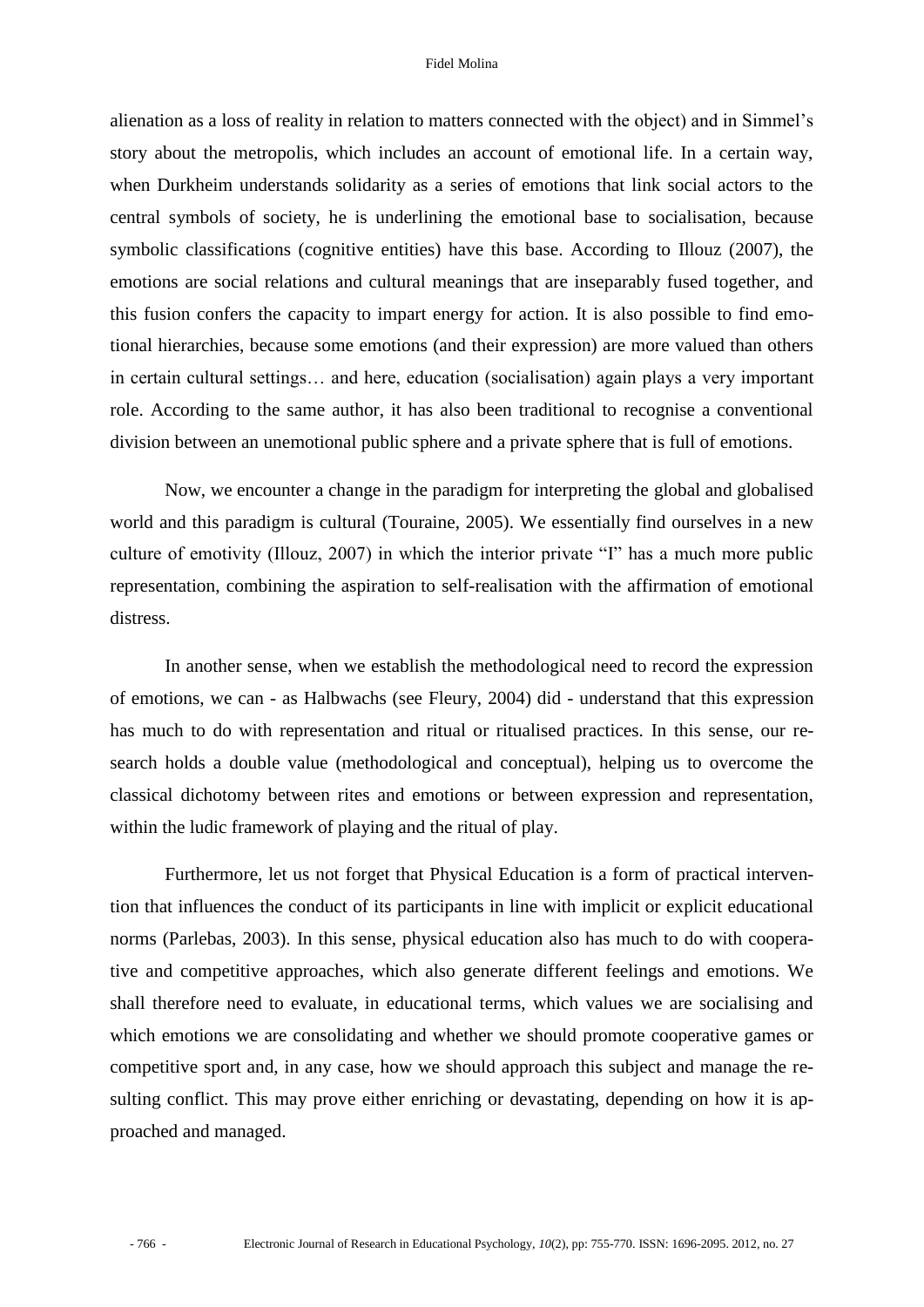### **Acknowledgements**

The original design for the subsequent research was organised through the European Union's "Socrates Intensive Programme "Teaching and Diversity", TeDiv" (27954-1-2005-BE-ERASMUS-IPUC-2; 2007).

This article is the product of theoretical reflection and field work carried out within the framework of research entitled "Intercultural coexistence in Primary and Secondary Education in Catalonia: the present and future of inclusive education". This formed part of the ARIE-07 and ARIE-08 Programme, through which the AGAUR (*Government of Catalonia, Spain*) provides support for research (in this case, Projects 2007and 2008/2009 ARIE-00006) and the project "Stories of a Possible Europe" (Europe for Citizens Programme of the European Union, Project Nº CP-2008-045) which was developed between 2008 and 2010 (within which theoretical reflections and research approaches also continued in 2011, at the CEJEM – Centre for European Juridical Studies and Mediation- research institute of the University of Lleida, which has made an economic contribution to the cost of translating this work into English).

### **References**

- Bericat, E. (2000). La sociología de la emoción y la emoción en la sociología. *Papers. Revista de Sociología*, *62*, 145-176.
- Bisquerra, R. (2003). Educación emocional y competencias básicas para la vida. *Revista de investigación* educativa, *21* (1), 7-43.
- Buscarais, M. R. (1997). *La formación del profesorado en educación en valores*. Bilbao: Desclée de Brouwer.
- Cascón, F. (2000). *Educar para la paz y la resolución de conflictos*. Barcelona: Cispraxis.
- Collerette, P. (2001). Estudios de casos. In A. Muchelli (Coord), *Diccionario de Métodos Cualitativos en Ciencias Humanas y Sociales* (p. 102-106). Madrid: Síntesis.
- Domingos, N. (2010). Building a motor habitus: Physical Education in the Portuguese Estado Novo. *International Review for the Sociology of Sport*, *45* (1), 23-37.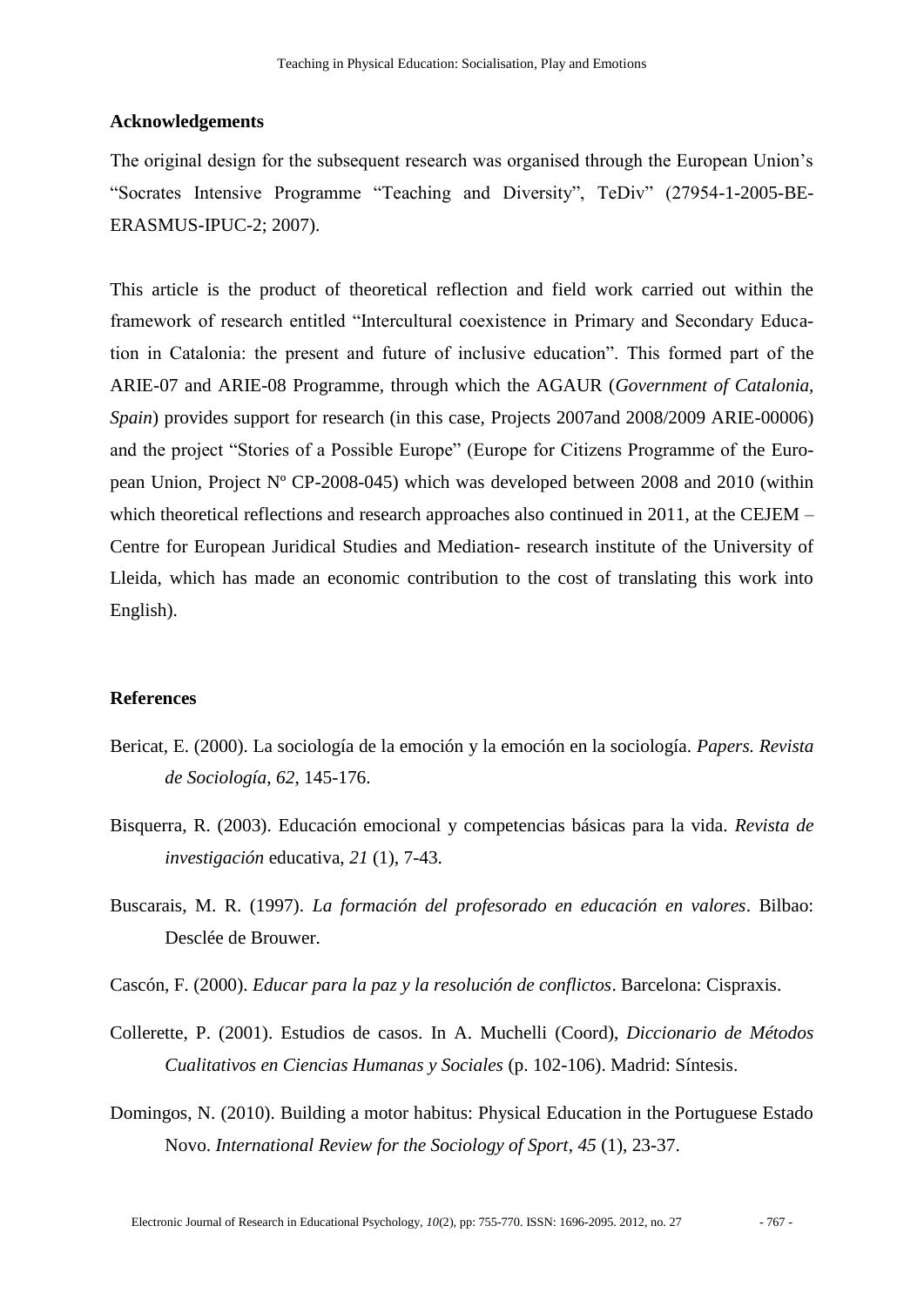- Dubet, R. & Martuccelli, D. (1996). Théories de la socialisation et definitions sociologiques de l'école. *Revue française de sociologie*, *37,* 511-535.
- Elias, N. (1982). *The Civilizing Process*. Oxford: Blackwell.
- Fleury, L. (2004). Una sociología de las emociones. *Historia, antropología y fuentes orales*, 32, 99-122.
- Freire, P. (1973). *¿Extensión o Comunicación? La concientización en el medio rural*. Madrid: Siglo XXI.
- Harre, R. & Jones, R. F. (1986). *The Social Construction of Emotions*. Oxford: Blackwell.
- Harris, P. (1989). *Children and emotion*. Cambridge University Press: New York.
- Hope King, S. & Watson, A. (2010). Teaching Excellence for All our Students. *Theory into Practice*, *49* (3), 175-184.
- Illouz, E. (2007). *Cold Intimacies: The Making of Emotional Capitalism*. London: Polity Press.
- Jares, X. R. (2001). *Educación y conflicto. Guía de educación para la convivencia*. Madrid: Popular.
- Koekoek, J., Knoppers, A. & Stegeman, H. (2009). How Do Children Think They Learn Skills in Physical Education?. *Journal of Teaching in Physical Education*, *28* (3), 310- 332.
- Lavega, P., Filella, G., Agulló, M. J., Soldevila, A., & March, J. (2011): Understanding emotions through games: helping trainee teachers to make decisions. *Electronic Journal of Research in Educational Psychology*, 24, 9 (2), 617-640.
- Maturana, H. (2001). *Emociones y lenguaje en educación y política*. Santiago de Chile: Dolmen Ensayo.
- Mead, M. (1970). *Culture and Commitment*. Gardin City: Doubleday.
- Molina, F. (2002). *Sociología de la Educación Intercultural*. Buenos Aires: Lumen.
- Molina, F. (2007). Socialization, glocal identity and sport. *European Journal for Sport and Society*, *4* (2), 173-181.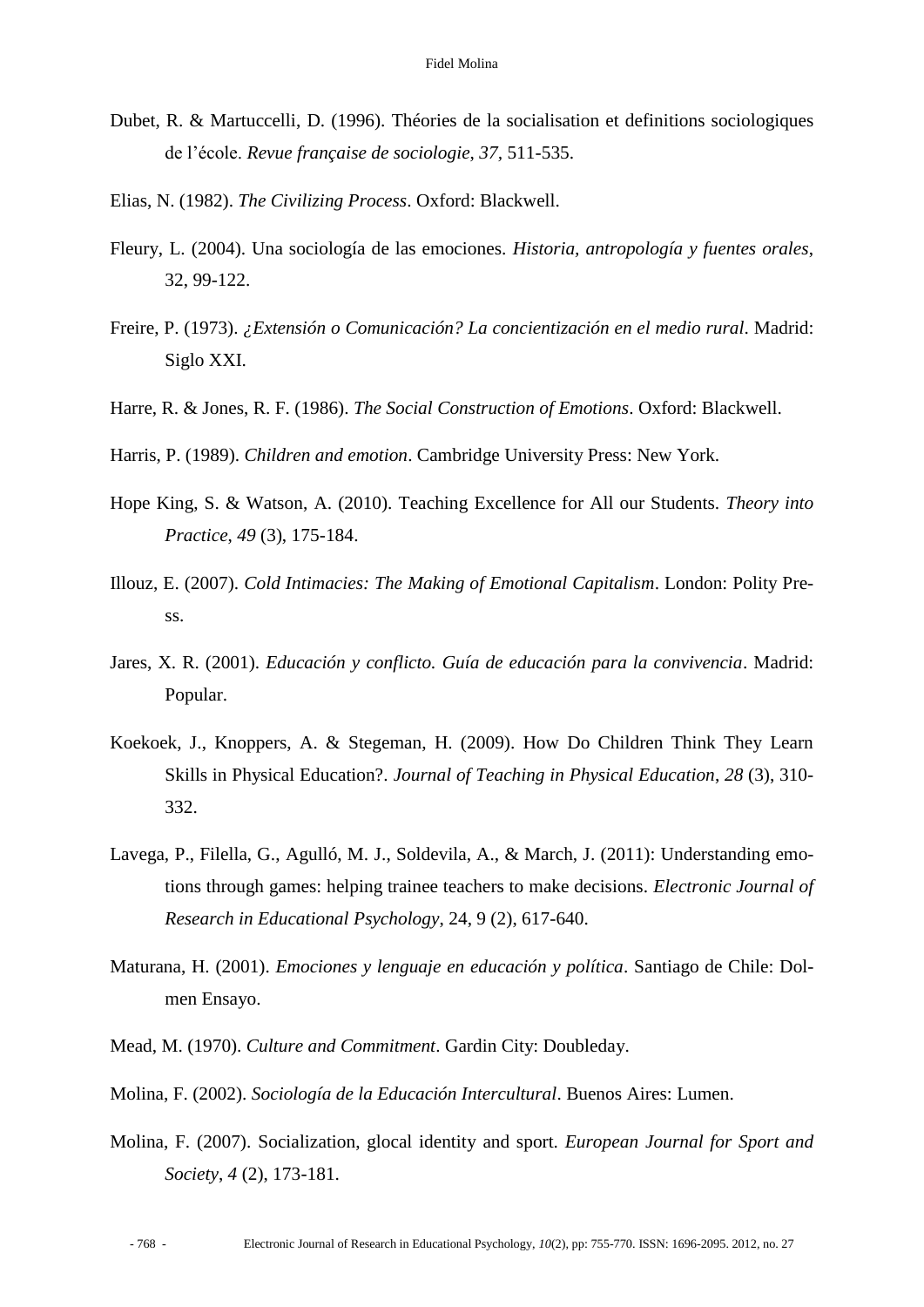- Moll, L., Amanti, C., Neff, D., & González, N. (1992). Funds of knowledge for teaching: using a qualitative approach to connect homes and classrooms. *Theory into Practice*, *31* (2), 132-141.
- Navarro, V. (2002). *El afán de jugar*. Barcelona: Inde.
- Parlebas, P. (2003). *Elementos de sociología del deporte*. Málaga: Unisport.
- Stake, R.E. (1994). Qualitative case studies. In N.K. Denzin & Y.S. Lincoln (Ed), *Handbook of Qualitative Research* (p. 443-466). London: Sage.
- Stake, R. E. (1995). *The Art of Case Study Research*, Thousand Oaks (Ca): Sage.
- Touraine, A. (2005). *Un nouveau paradigme.* Paris: Librairie Arthème Fayard.
- Weber, R. (2009). Protection of children in competitive sport: Some critical questions for London 2012. *International Review for the Sociology of Sport*, *44* (1), 55-69.

Yin, R. K. (1984). *Case study research. Design and methods*. London: Sage.

Yoncalik, O. (2010). Students' misbehaviors in physical education lessons: a sample from Turkey. *Electronic Journal of Research in Educational Psychology*, *8*(1), 59-86.